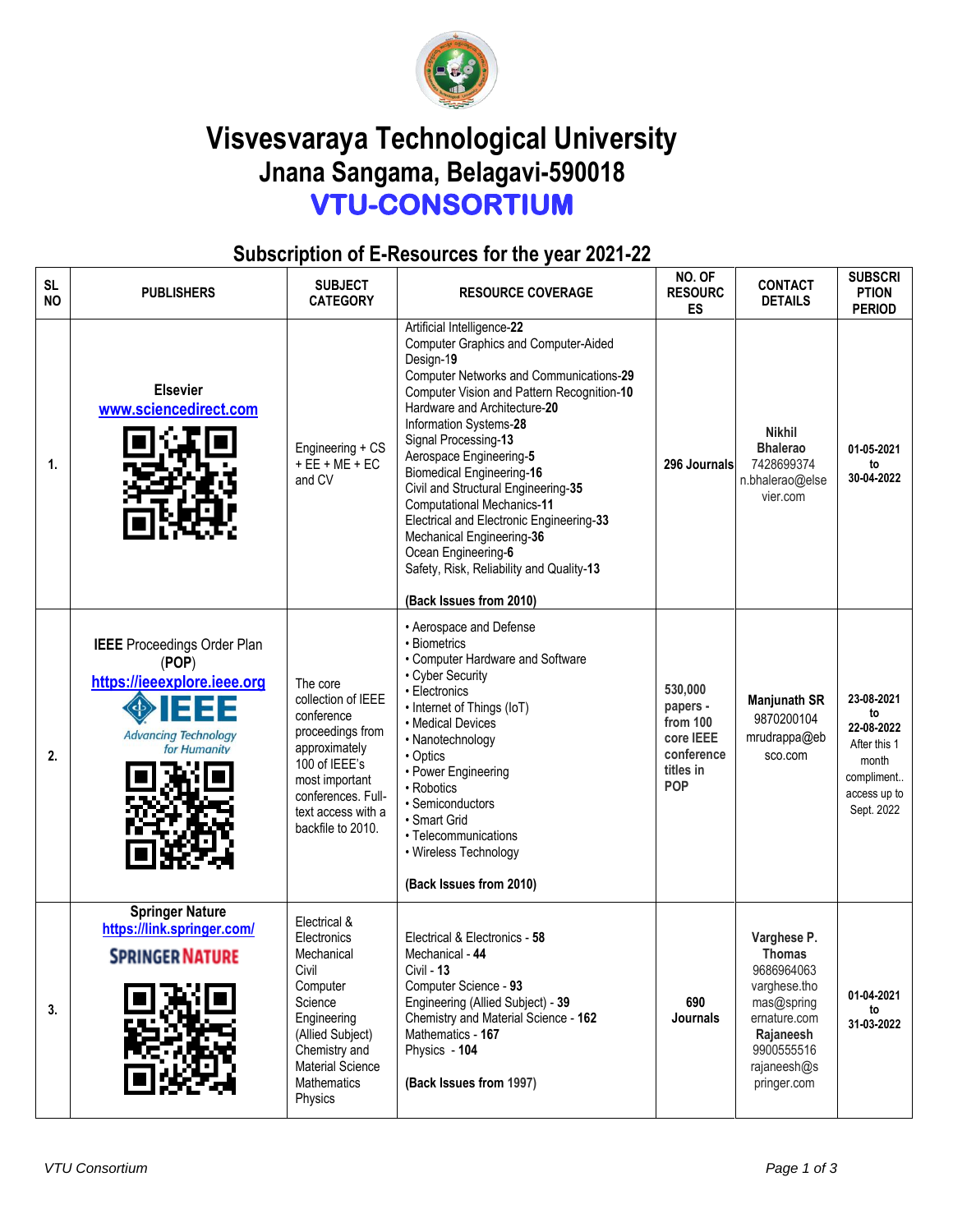| <b>SL</b><br><b>NO</b> | <b>PUBLISHERS</b>                                                                                         | <b>SUBJECT</b><br><b>CATEGORY</b>                                                              | <b>RESOURCE COVERAGE</b>                                                                                                                                                                                                                                                                                                                                                                                          | NO. OF<br><b>RESOURC</b><br><b>ES</b>                                       | <b>CONTACT</b><br><b>DETAILS</b>                                                                                                                             | <b>SUBSCRIP</b><br><b>TION</b><br><b>PERIOD</b>                                                       |
|------------------------|-----------------------------------------------------------------------------------------------------------|------------------------------------------------------------------------------------------------|-------------------------------------------------------------------------------------------------------------------------------------------------------------------------------------------------------------------------------------------------------------------------------------------------------------------------------------------------------------------------------------------------------------------|-----------------------------------------------------------------------------|--------------------------------------------------------------------------------------------------------------------------------------------------------------|-------------------------------------------------------------------------------------------------------|
| 4.                     | <b>Taylor &amp; Francis</b><br>https://www.tandfonline.com/<br>Taylor & Francis<br>Taylor & Francis Group | Engineering +<br>$CSE + ME + CV +$<br>Architecture and<br><b>Allied Science</b>                | Allied Science-324<br>Mechanical-35<br>Textile -8<br>Engineering & Technology-76<br>Electrical-17<br>Computer Science-27<br>Civil & Structural-31<br>BioTechnology-17<br>Architecture-19<br>(Back Issues from 2010)                                                                                                                                                                                               | 555<br><b>Journals</b>                                                      | <b>Vinay Srinivas</b><br>9886044775<br>Vinay.srinivas@<br>tandfindia.com<br><b>Onkar Verma</b><br>onkar.verma@ta<br>ndfindia.com<br>Tel: +91-11-<br>43155118 | 01-04-2021<br>to<br>31-03-2022                                                                        |
| 5.                     | <b>Emerald</b><br>https://www.emeraldinsight.com/<br>emerald<br>PUBLISHING                                | Management                                                                                     | Accounting, Finance & Economics-9<br>Business, Management & Strategy-18<br>Education-10<br>Health & Social Care-5<br>HR, Learning & Organization Studies-17<br>Information & Knowledge Management-10<br>Library Studies-17<br>Marketing-12<br>Operations, Logistics & Quality-10<br>Property Management & Built Environment-5<br>Public Policy & Environmental Management-6<br>Tourism & Hospitality Management-1 | 120<br><b>Journals</b>                                                      | S Vinay<br><b>Kumar</b><br>9916252539<br>svkumar@e<br>meraldgroup.<br>com                                                                                    | 01-07-2021<br>to<br>30-06-2022<br>After this 3<br>months<br>compliment<br>access up to<br>August 2022 |
| 6.                     | <b>ProQuest</b><br>https://www.proquest.com/165290<br>ProQuest                                            | Architecture and<br>all Engineering<br>and it's Allied<br>branches.                            | Technology Collection includes the Advanced<br>Technology & Aerospace and Materials<br>Science & Engineering Databases<br>(Back issues from 1962)                                                                                                                                                                                                                                                                 | Fulltext:<br>3900<br><b>Journals</b><br>Indexed:<br>7800<br><b>Abstract</b> | Lakshmikan<br>th A<br>9886339117<br>Lakshmikant<br>h.Aswathana<br>rayan@proq<br>uest.com                                                                     | 01-08-2021<br>to<br>31-07-2022                                                                        |
| 7.                     | <b>Knimbus</b><br>https://new.knimbus.com<br><b>k</b> nimbus                                              | 1.<br>Digital<br>Library<br>Platform<br>2.<br>Remote<br>Access<br>Solution<br>3.<br>Mobile App | All subjects 12 K + Resources and following<br>features<br>OA resources: Journals + e-Books +<br>1.<br>2.<br>e-Theses + Educational videos<br>3.<br>24 X 7 seamless access<br>Admin control for librarians<br>4.<br>5.<br>Usage report for individual college can<br>take<br>6.<br>Secured remote access full text content<br>7.<br>Mobile compatibility                                                          | E-Books:<br>$10,000+$<br>E-<br>Journals:<br>5700+                           | <b>Mohd.Tariq</b><br>9625632330<br>mohd.tariq@k<br>nimbus.com<br>Venkatesh<br>8722937551<br>venkatesh@kni<br>mbus.com                                        | 01-04-2021<br>to<br>31-03-2022                                                                        |